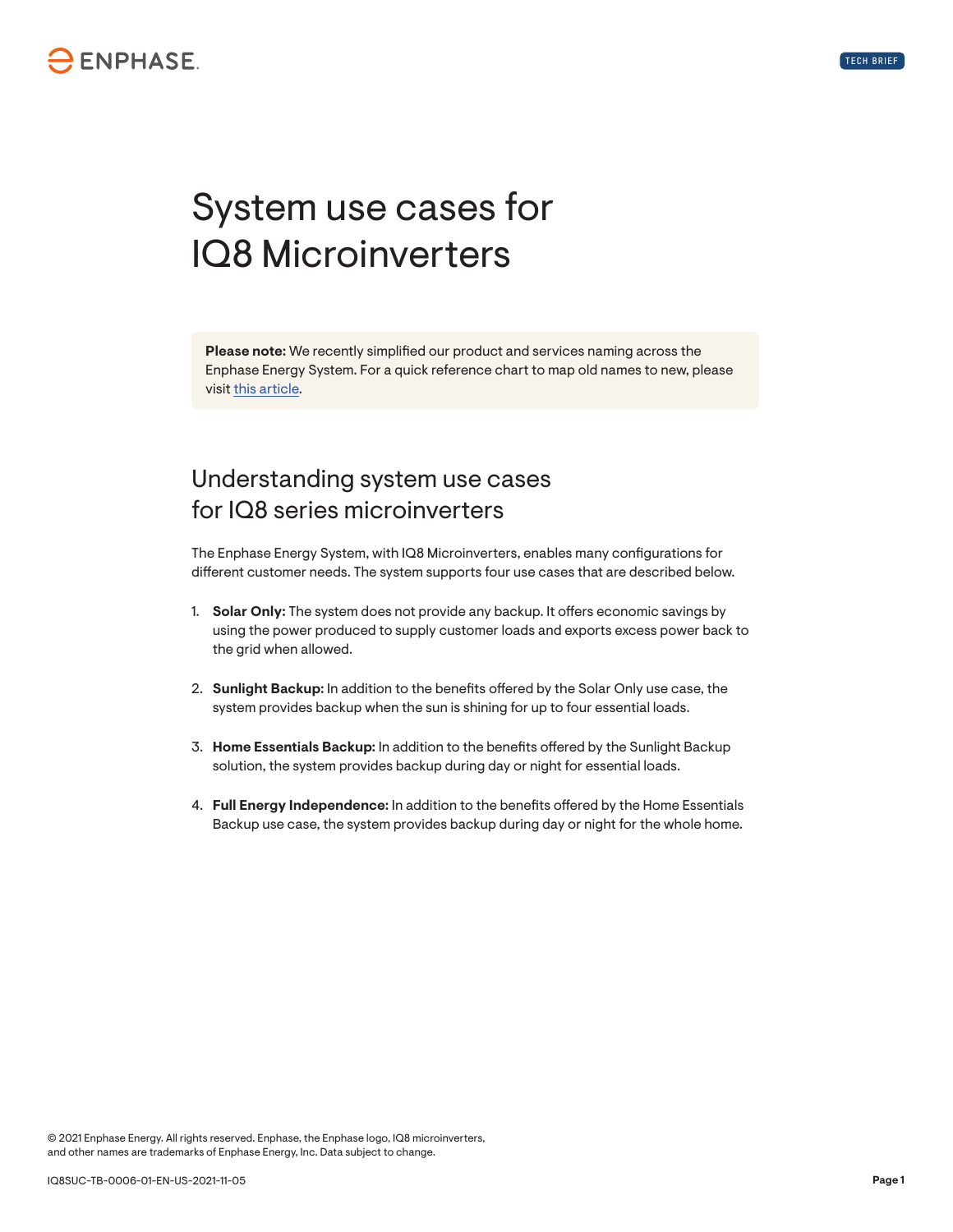### Solar Only

In this use case, the IQ8 series microinverters operate in a grid interactive mode. The system does not provide any backup and offers economic savings by using solar power to offset the customer's consumption from the grid. Excess PV power can be exported back to grid when allowed by utilities and local Authorities Having Jurisdiction (AHJs).

The advantage of this use case with IQ8 PV is that the system can be easily upgraded to a Sunlight Backup use case by adding an IQ System Controller 2 and an essential loads solution.

**Figure 1:** Solar Only single line diagram



### Sunlight Backup

In this use case, the Enphase Energy System provides backup using IQ8 series microinverters when the sun is shining. The system does not include any IQ Batteries. The system can support PV branch circuits rated for up to 64A continuous current output.

IQ System Controller 2 is installed on the load side of an existing main load panel. This configuration must be used with an Essential Loads Solution. An Essential Loads Solution consists of:

- An off-the-shelf panel with a maximum of four pre-selected, essential load circuits that are backed up by the system.
- Two IQ Load Controllers, each enabling fine-grained, circuit-level control for two of the essential load circuits.

Using this configuration for backing up an entire home will lead to a poor customer experience and is not a use case supported by Enphase.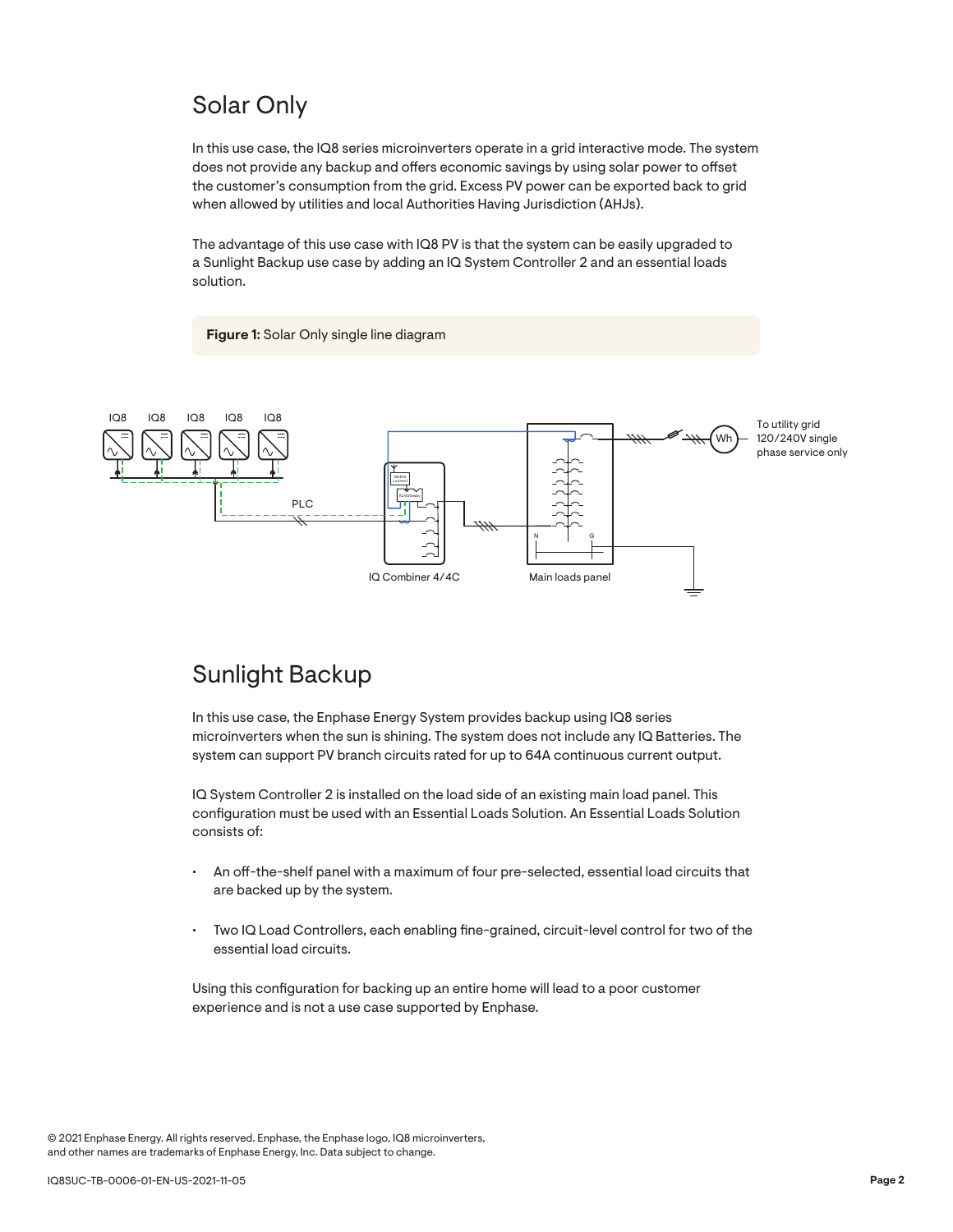#### **Figure 2:** Sunlight Backup single line diagram

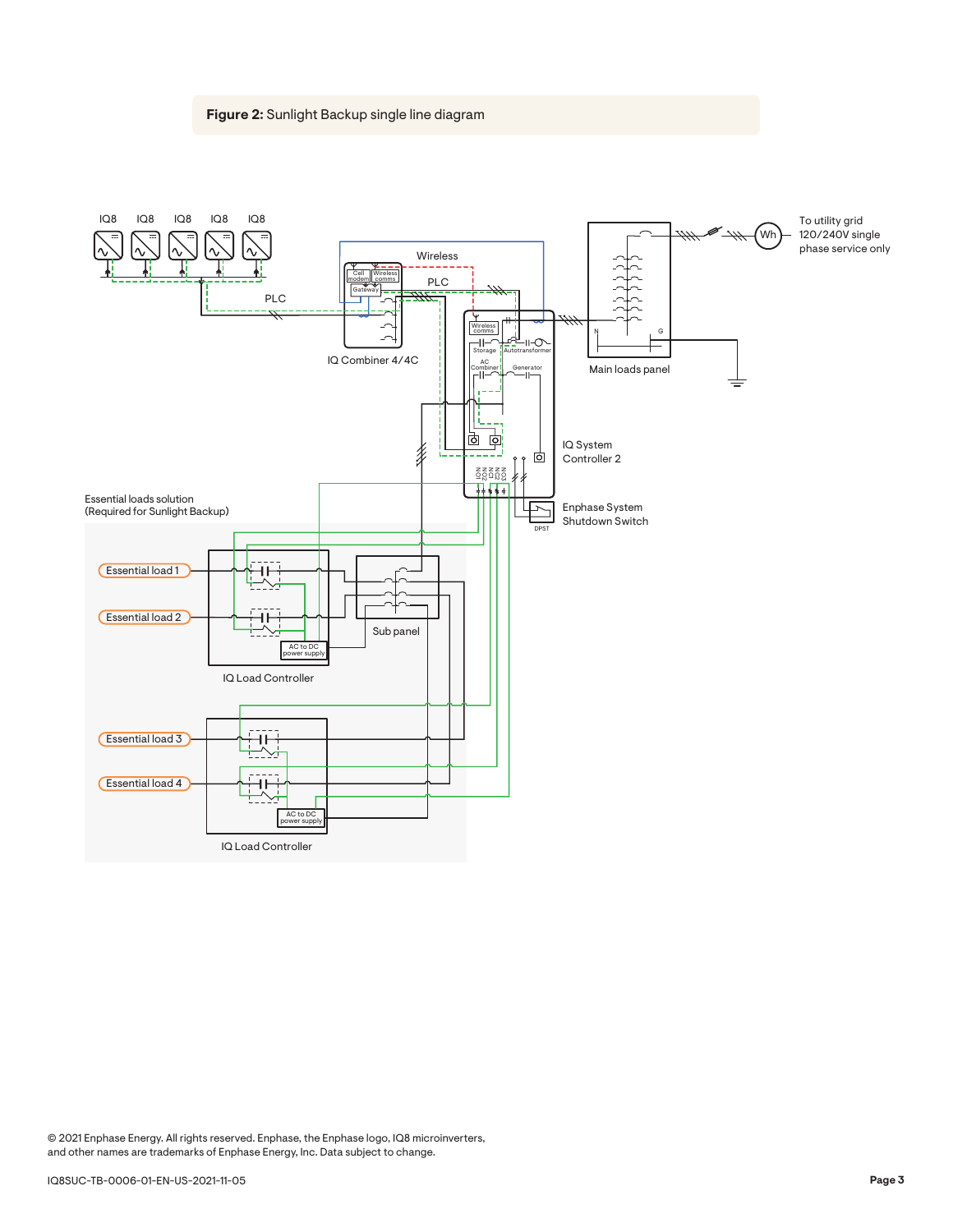#### Home Essentials Backup

In this use case, the Enphase Energy System provides backup using IQ8 series microinverters and IQ Batteries during day or night for essential loads. The system has at least one IQ Battery 3/3T. IQ System Controller 2 is installed on the load side of an existing main load panel or service equipment. This use case can be used when the Enphase Energy system is configured to provide backup to a few pre-selected, essential load circuits. Up to two IQ Load Controllers are strongly recommended to reject high power loads.



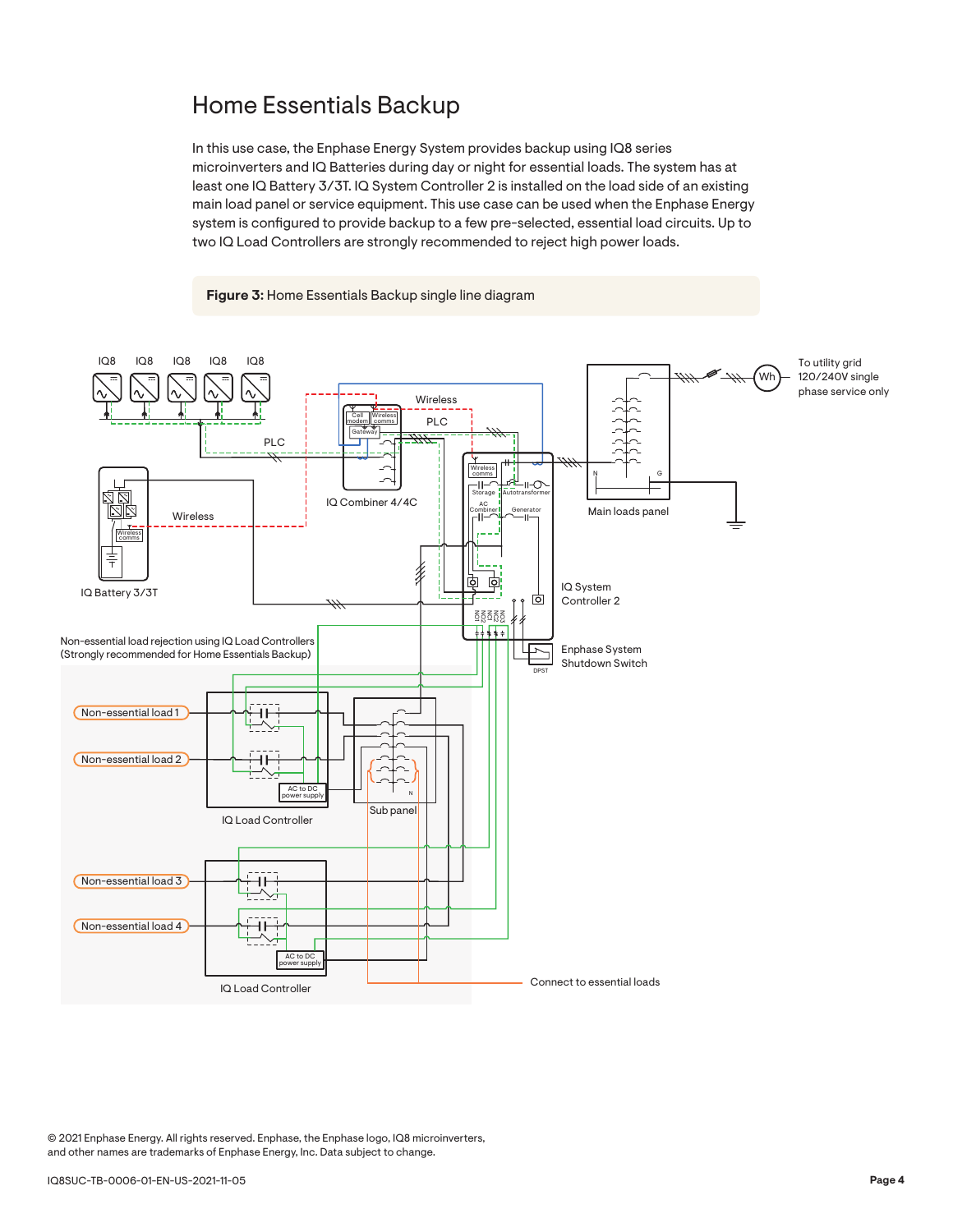### Full Energy Independence

In this use, the Enphase Energy System provides backup using IQ8 series microinverters and IQ Batteries during day or night. The system must have at least 10 kWh of IQ Batteries installed i.e., at least an IQ Battery 10/10T. Depending on the IQ Battery sizing, the system will be able to sustain off grid operation for extended periods of time. This use case supports whole home backup i.e., backing up all the loads in the home. Note that the batteries must be sized correctly to supply the loads. Up to 2 IQ Load Controllers can be used to enable fine-grained control of backed-up loads.

**Figure 4:** Full Energy Independence single line diagram

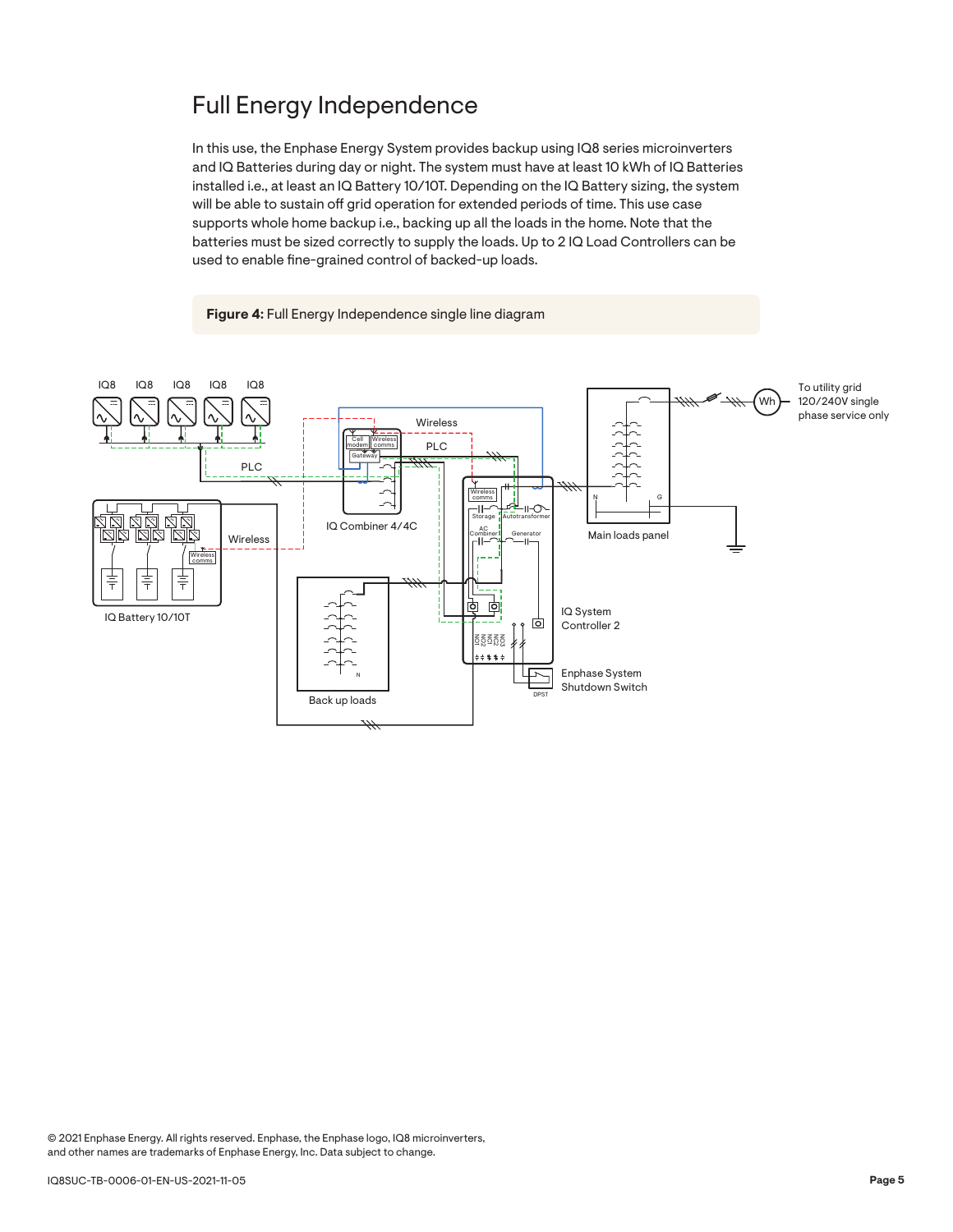| <b>COMPONENT TYPE</b>                                                                                               | PRODUCT NAME AND MODEL NUMBER                                                                                                                                                                                                            | SOLAR<br>ONLY                                                                            | SUNLIGHT<br><b>BACKUP</b>                                | HOME ESSENTIALS<br><b>BACKUP</b>                              | <b>FULL ENERGY</b><br>INDEPENDENCE                                                |
|---------------------------------------------------------------------------------------------------------------------|------------------------------------------------------------------------------------------------------------------------------------------------------------------------------------------------------------------------------------------|------------------------------------------------------------------------------------------|----------------------------------------------------------|---------------------------------------------------------------|-----------------------------------------------------------------------------------|
| Microgrid-forming<br>microinverters (240V AC)                                                                       | <b>IQ8 Series</b><br>IQ8-60-2-US<br>IQ8PLUS-72-2-US<br>IQ8M-72-2-US<br>IQ8A-72-2-US<br>IQ8H-240-72-2-US                                                                                                                                  | As needed per<br>system design                                                           | As needed per<br>system design (up to<br>64A continuous) | As needed per<br>system design (up to<br>64A continuous)      | As needed per<br>system design (up to<br>64A continuous)                          |
| <b>Batteries</b>                                                                                                    | <b>IQ Batteries</b><br>ENCHARGE-3-1P-NA<br>ENCHARGE-10-1P-NA<br>ENCHARGE-3T-1P-NA<br>ENCHARGE-10T-1P-NA                                                                                                                                  | $\Omega$                                                                                 | $\Omega$                                                 | At least one<br>ENCHARGE-3-1P-<br>NA or ENCHARGE-<br>3T-1P-NA | At least one<br><b>ENCHARGE-</b><br>10-1P-NA or<br>ENCHARGE-10T-1P-NA             |
| Combiner                                                                                                            | IQ Combiner 4/4C<br>X-IQ-AM1-240-4 OR<br>X-IQ-AM1-240-4C<br>(Includes IQ Gateway and 2 consumption CTs)                                                                                                                                  | $\mathbf{1}$                                                                             | $\mathbf{1}$                                             | $\mathbf{1}$                                                  | $\mathbf{1}$                                                                      |
| Gateway                                                                                                             | IQ Gateway for IQ Series<br>ENV-IQ-AM1-240                                                                                                                                                                                               | 1 (If not using IQ<br>Combiner)                                                          | 0                                                        | $\circ$                                                       | O                                                                                 |
| Smart switch with microgrid<br>interconnection device (MID)                                                         | IQ System Controller 2<br>EP200G101-M240US01                                                                                                                                                                                             | $\circ$                                                                                  | $\mathbf{1}$                                             | $\mathbf{1}$                                                  | $\mathbf{1}$                                                                      |
| Load control                                                                                                        | IQ Load Controller<br>EP-NA-LK02-040                                                                                                                                                                                                     | $\circ$                                                                                  | $\overline{2}$                                           | 0, 1, or 2                                                    | 0, 1, or 2                                                                        |
| Enphase System<br>Shutdown Switch                                                                                   | For use with IQ System Controller 2 for IQ8<br>PV rapid shutdown and system shutdown<br>EP200G-NA-02-RSD                                                                                                                                 | $\circ$                                                                                  | $\mathbf{1}$                                             | $\mathbf{1}$                                                  | $\mathbf{1}$                                                                      |
| <b>Enphase Energy System</b><br>communications (between<br>IQ Batteries, IQ System<br>Controller 2, and IQ Gateway) | <b>Enphase Communications Kit</b><br>COMMS-CELLMODEM-M1-06 (COMMS-<br>KIT-01 and CELLMODEM-M1-06-SP-05)<br>or COMMS-KIT-01 (if system already has<br>cellular modem or if using an IQ Combiner<br>SKU that already has a cellular modem) | O                                                                                        | $\mathbf{1}$                                             | $\mathbf{1}$                                                  | $\mathbf{1}$                                                                      |
| <b>Mobile Connect</b>                                                                                               | <b>Enphase Mobile Connect</b><br>CELLMODEM M1<br>(Support for antenna relocation,<br>AT&T 5yr data plan)<br>CELLMODEM-M1-06-SP-051<br>(T-Mobile/Sprint 5yr data plan)<br>CELLMODEM-M1-06-AT-05<br>(AT&T 5yr data plan)                   | $0$ or $1$<br>(If not using an<br>IQ Combiner with<br>cellmodem built-in)                | $\mathsf{O}$<br>(Part of COMMS-                          | $\mathsf{O}$<br>(Part of COMMS-                               | $\Omega$<br>(Part of COMMS-<br>CELLMODEM-M1-06) CELLMODEM-M1-06) CELLMODEM-M1-06) |
| <b>Consumption CTs</b>                                                                                              | <b>Current transformers</b><br>CT-200-SPLIT                                                                                                                                                                                              | $\overline{2}$<br>(If not using a new IQ<br>Combiner that ships<br>with consumption CTs) | O                                                        | O                                                             | O                                                                                 |

1) CELLMODEM-M1-06-SP-05 is available as part of COMMS-CELLMODEM-M1-06 and X-IQ-AM1-240-4C today. Standalone SKUs, CELLMODEM-M1-06-AT-05 and CELLMODEM-M1-06-SP-05, will be available to order in 2022.